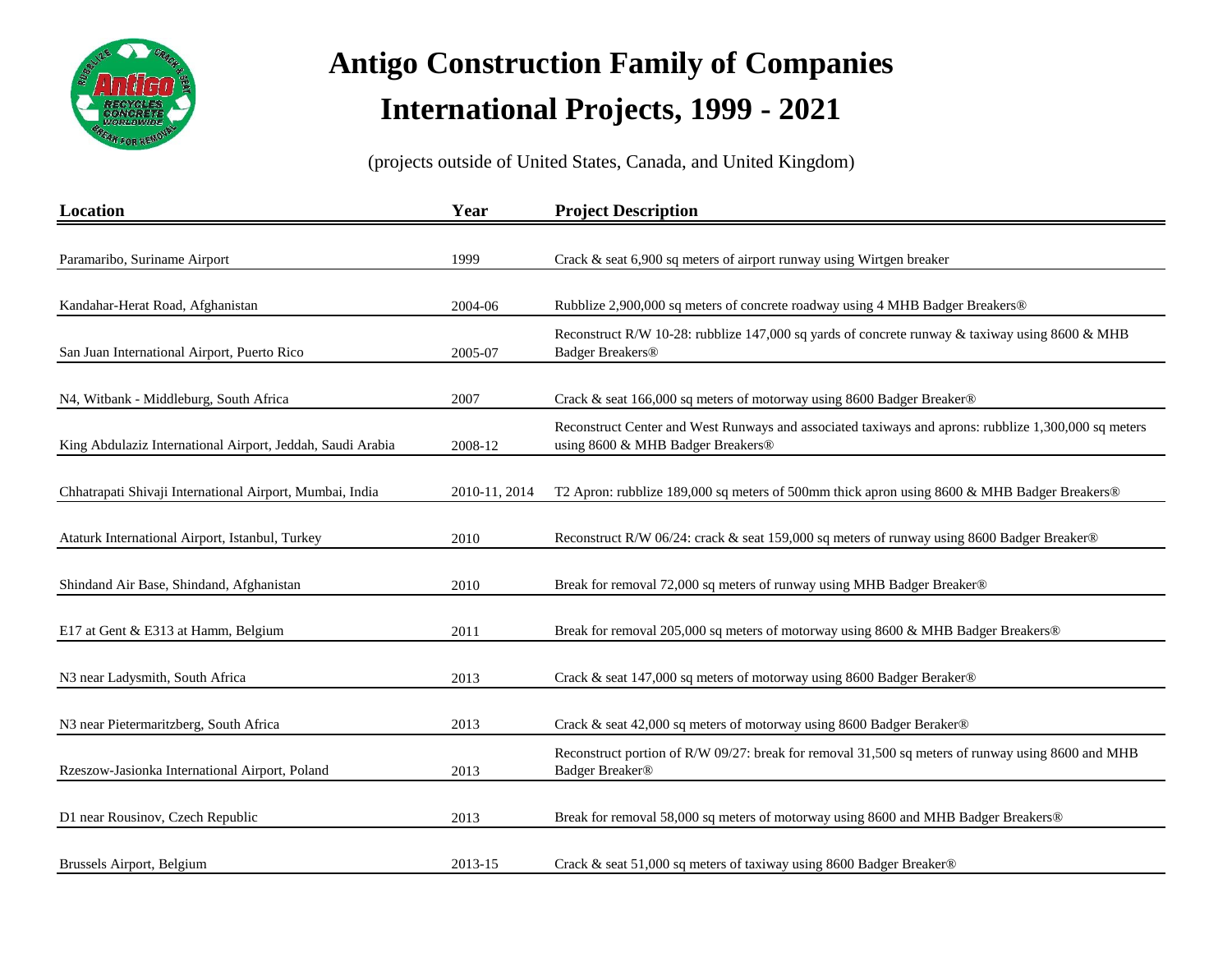

| Location                                           | Year | <b>Project Description</b>                                                                                           |
|----------------------------------------------------|------|----------------------------------------------------------------------------------------------------------------------|
| E17, Kruishoutem to Nazareth, Belgium              | 2013 | Break for removal 81,000 sq meters of continuously reinforced motorway using 8600 and MHB Badger<br><b>Breakers®</b> |
|                                                    |      |                                                                                                                      |
| D2 south of Brno, Czech Republic                   | 2014 | Break for removal 29,000 sq meters of motorway using MHB Badger Breaker®                                             |
| John Paul II International Airport, Krakow, Poland | 2014 | Break for removal 62,000 sq meters of taxiways and aprons using 8600 Badger Breaker®                                 |
| Katowice Airport, Poland                           | 2014 | Break for removal 16,000 sq meters of 480mm thick concrete using 8600 Badger Breaker®                                |
| D1 near Vyskov, Czech Republic                     | 2014 | Break for removal 26,000 sq meters of motorway using MHB Badger Breaker®                                             |
| D1 near Rousinov, Czech Republic                   | 2014 | Break for removal 51,000 sq meters of motorway using 8600 and MHB Badger Breakers®                                   |
| Dublin Airport, Ireland                            | 2014 | Break for removal 8,000 sq meters of apron using 8600 Badger Breaker®                                                |
| Krakow Airport, Poland                             | 2015 | Break for removal 19,000 sq meters of taxiway using 8600 Badger Breaker®                                             |
| D1, Brno, Czech Republic                           | 2015 | Break for removal 53,000 sq meters of motorway using MHB Badger Breaker®                                             |
| Hwys 62 & 75, Sladkovicovo, Slovak Republic        | 2015 | Break for removal 133,000 sq meters of motorway using MHB Badger Breaker®                                            |
| Bydgoszcz Airport, Poland                          | 2015 | Rubblize 70,0000 sq meters of taxiway using MHB Badger Breaker®                                                      |
| D2, Hustopece, Czech Republic                      | 2015 | Break for removal 20,000 sq meters of motorway using MHB Badger Breaker®                                             |
| D1, Brno-Slatina, Czeck Republic                   | 2015 | Break for removal 26,000 sq meters of motorway using MHB Badger Breaker®                                             |
| D1, Holubice, Czech Republic                       | 2015 | Break for removal 36,000 sq meters of motorway using MHB Badger Breaker®                                             |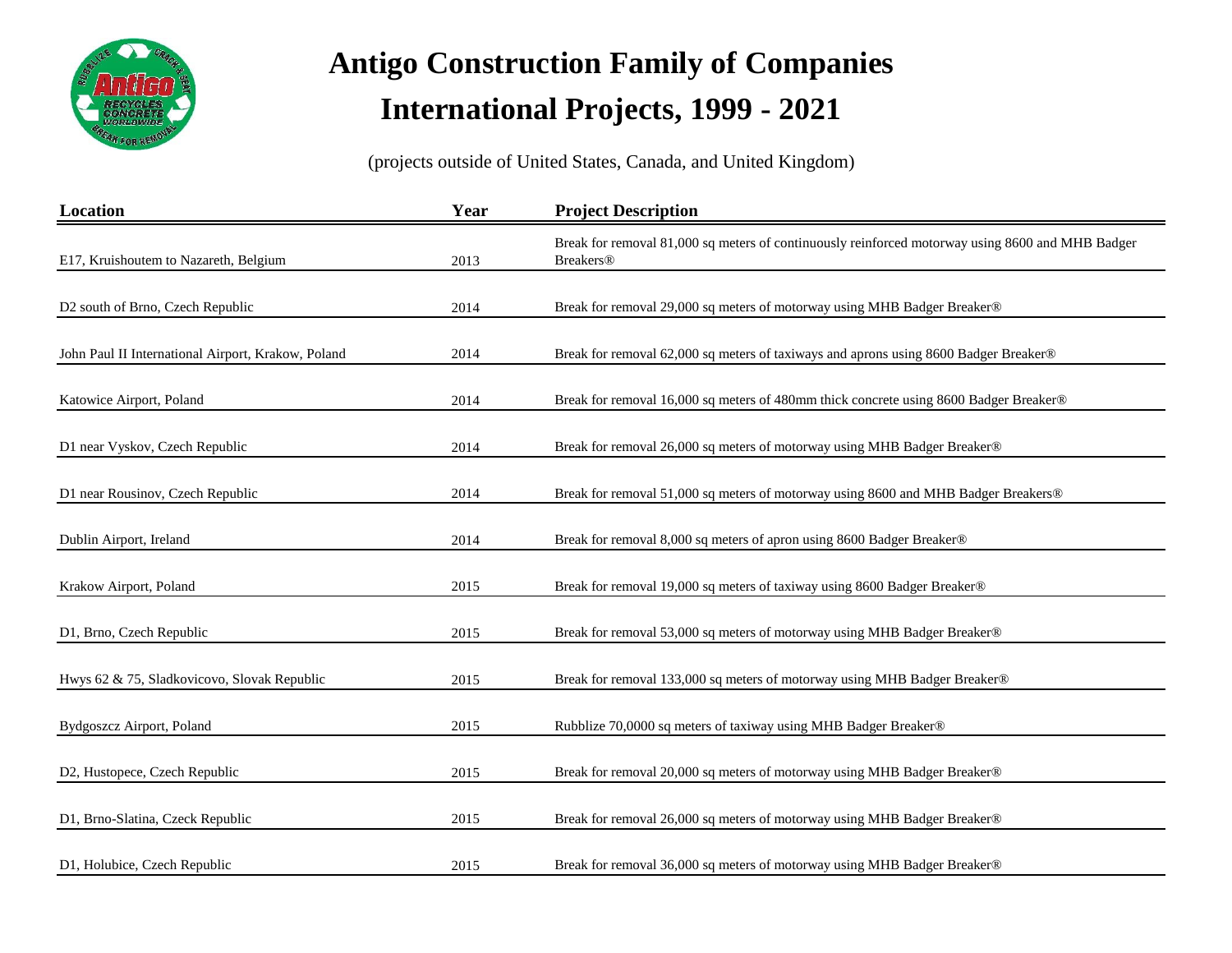

| Location                                            | Year    | <b>Project Description</b>                                                        |
|-----------------------------------------------------|---------|-----------------------------------------------------------------------------------|
| D2, Hustopece - Podivin, Czech Republic             | 2015    | Break for removal 151,000 sq meters of motorway using MHB Badger Breaker®         |
| E411, near Wellin, Belgium                          | 2015    | Break for removal 32,000 sq meters of motorway using 8600 and MHB Badger Breaker® |
| Dublin Airport, Republic of Ireland                 | 2015    | Break for removal 6,000 sq meters of apron using 8600 Badger Breaker®             |
| City transport hub, Belfast, Republic of Ireland    | 2016    | Break for removal 13,000 sq meters of pavement using 8600 Badger Breaker®         |
| Clonshaugh, Ind Estate, Dublin, Republic of Ireland | 2016    | Break for removal 10,000 sq meters of pavement using 8600 Badger Breaker®         |
| Hwy 62, e/o Senec, Slovakia                         | 2016    | Break for removal 35,000 sq meters of motorway using MHB Badger Breaker®          |
| D1 NB, Hvezdonice - Ostredek, Czech Republic        | 2016    | Break for removal 40,000 sq meters of motorway using MHB Badger Breaker®          |
| DW 801, near Wilga, Poland                          | 2016    | Rubblize 37,0000 sq meters of motorway using MHB Badger Breaker®                  |
| Hwy R35, near Olomouc, Czech Republic               | 2016-17 | Break for removal 44,000 sq meters of motorway using MHB Badger Breaker®          |
| D1, near Holubice, Czech Republic                   | 2016    | Break for removal 85,000 sq meters of motorway using MHB Badger Breaker®          |
| D1 SB, Psare - Soutice, Czech Republic              | 2016-17 | Break for removal 66,000 sq meters of motorway using MHB Badger Breaker®          |
| D1, near Slatina (Brno), Czech Republic             | 2016    | Break for removal 16,000 sq meters of motorway using MHB Badger Breaker®          |
| D1, Hvezdonice - Ostredek, Czech Republic           | 2016    | Break for removal 48,000 sq meters of motorway using MHB Badger Breaker®          |
| D1 EB, near Slatina (Brno), Czech Republic          | 2016    | Break for removal 12,000 sq meters of motorway using MHB Badger Breaker®          |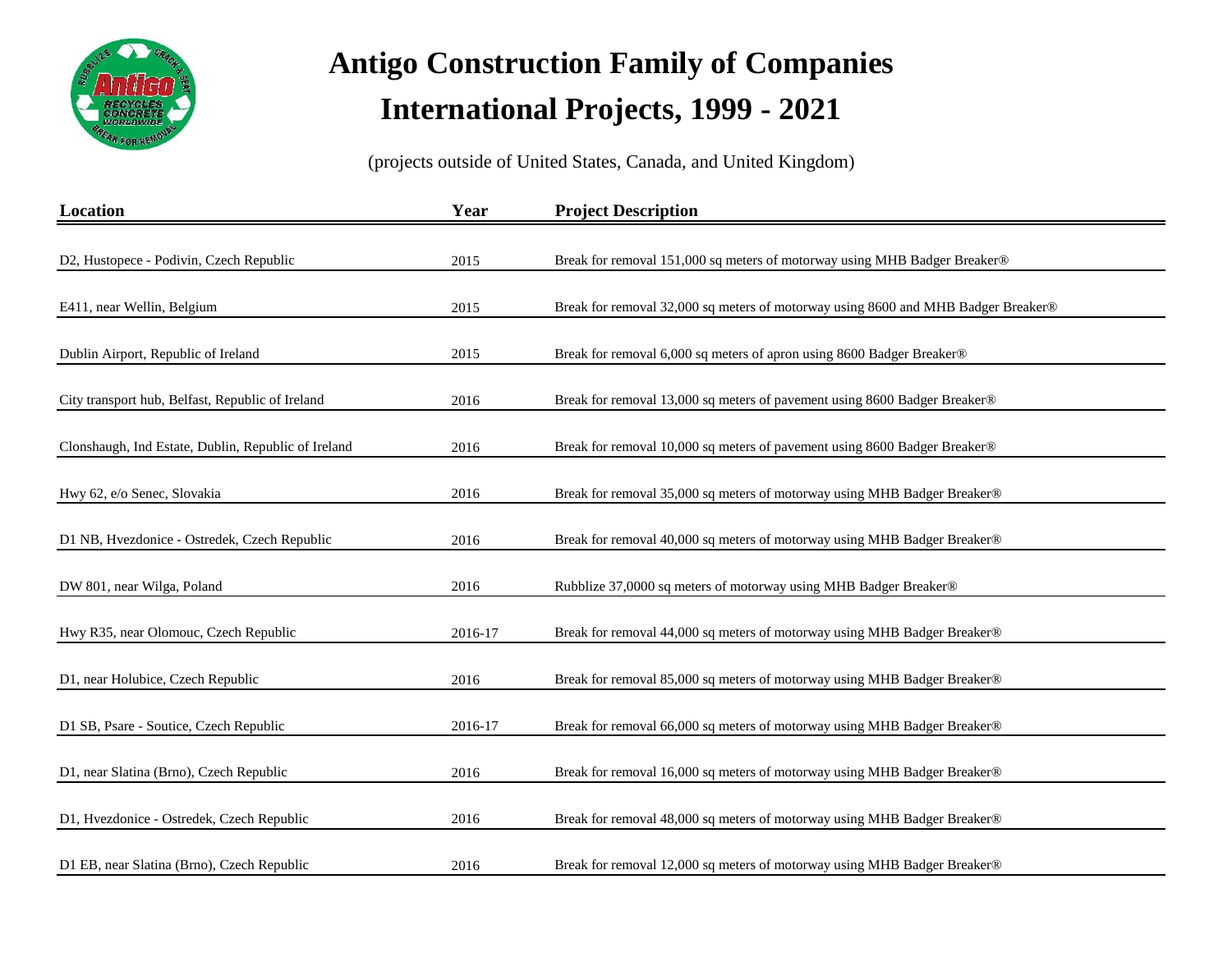

| Location                            | Year    | <b>Project Description</b>                                                |
|-------------------------------------|---------|---------------------------------------------------------------------------|
|                                     |         |                                                                           |
| D1, Velka Bites, Czech Republic     | 2016-17 | Break for removal 42,000 sq meters of motorway using MHB Badger Breaker®  |
| E65/D2 @ truck stop, Slovakia       | 2016    | Break for removal 10,000 sq meters of motorway using MHB Badger Breaker®  |
| Dublin Airport, Republic of Ireland | 2016    | Break for removal 3,000 sq meters of apron using 8600 Badger Breaker®     |
| DW 142, e/o Szczecin, Poland        | 2017    | Rubblize 129,000 sq meters of motorway using MHB Badger Breaker®          |
| R65, s/o Martin, Slovakia           | 2017-18 | Break for removal 36,000 sq meters of motorway using 8600 Badger Breaker® |
| S17, near Gonczyce, Poland          | 2017    | Break for removal 3,000 sq meters of motorway using MHB Badger Breaker®   |
| A6 (aka E28), e/o Szczecin, Poland  | 2017-18 | Break for removal 46,000 sq meters of motorway using MHB Badger Breaker®  |
| Brussels Airport, Belgium           | 2017    | Break for removal 2,000 sq meters of pavement using MHB Badger Breaker®   |
| N4, Bastogne, Belgium               | 2017    | Break for removal 12,000 sq meters of motorway using MHB Badger Breaker®  |
| Dublin Airport, Republic of Ireland | 2017    | Break for removal 3,000 sq meters of pavement using 8600 Badger Breaker®  |
| Dublin Airport, Republic of Ireland | 2017    | Break for removal 6,000 sq meters of pavement using 8600 Badger Breaker®  |
| Dublin docks, Republic of Ireland   | 2017    | Break for removal 4,000 sq meters of pavement using 8600 Badger Breaker®  |
| N3, Republic of South Africa        | 2017    | Crack 214,000 sq meters of motorway using 8600 Badger Breaker®            |
| Dublin Airport, Republic of Ireland | 2018    | Break for removal 3,000 sq meters of pavement using 8600 Badger Breaker®  |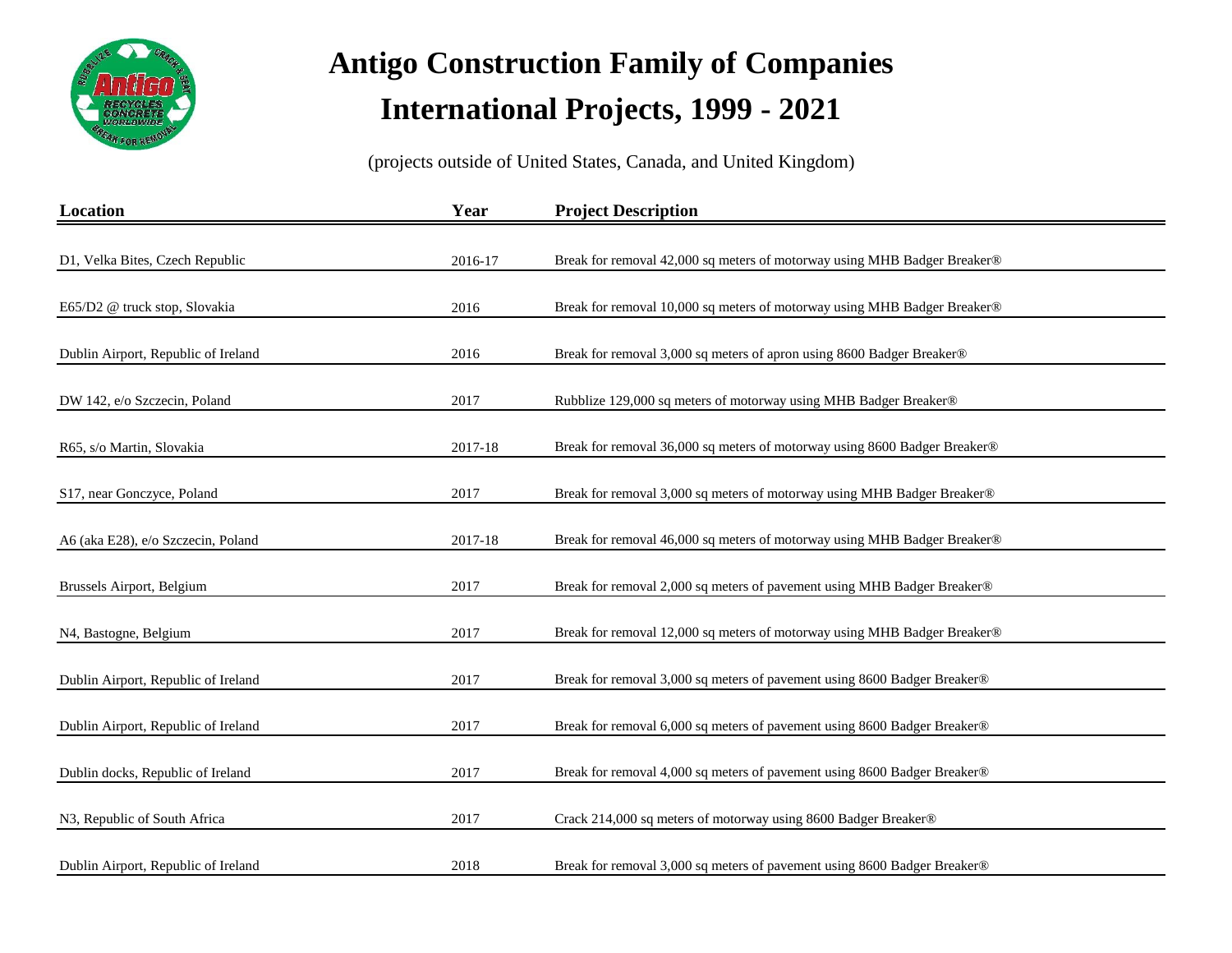

| Location                                    | Year | <b>Project Description</b>                                                                                                                      |
|---------------------------------------------|------|-------------------------------------------------------------------------------------------------------------------------------------------------|
|                                             |      |                                                                                                                                                 |
| Brussels Airport, Belgium                   | 2018 | Break for removal 7,000 sq meters of pavement using 8600 Badger Breaker®                                                                        |
| Blanchardstown, Dublin, Republic of Ireland | 2018 | Break for removal 9,000 sq meters of pavement using MHB Badger Breaker®                                                                         |
| Dublin Airport, Republic of Ireland         | 2018 | Break for removal 5,000 sq meters of pavement using 8600 Badger Breaker®                                                                        |
| E411 Hwy, Arlon, Belgium                    | 2018 | Break for removal 18,000 sq meters of motorway using MHB Badger Breaker®                                                                        |
| N4 Hwy, Mach en Famenne, Belgium            | 2018 | Break for removal 69,000 sq meters of motorway using MHB Badger Breaker®                                                                        |
| Czech St, Warsaw, Poalnd                    | 2018 | Crack & seat 17,000 sq meters of city street using 8600 Badger Breaker®                                                                         |
| Local road 242, Tarnowo - Lusowo, Poland    | 2018 | Crack & seat 9,000 sq meters of motorway using 8600 Badger Breaker®                                                                             |
| A1, near Katowice, Poland                   | 2018 | Break for removal 2,000 sq meters of motorway using MHB Badger Breaker®                                                                         |
| Shaybah Oil Field, Saudia Arabia            | 2019 | Reconstruct runway and associated taxiways and aprons: rubblize 111,942 sq meters using 8600 & MHB<br><b>Badger Breakers®</b>                   |
| Dublin Airport, Ireland                     | 2019 | Break for removal 2,400 sq meters of pavement using 8600 Badger Breaker®                                                                        |
| Snugborough (Dublin), Ireland               | 2019 | Break for removal 4,000 sq meters of pavement using MHB Badger Breaker®                                                                         |
| N4, Marche-en-Fammene, Belgium              | 2019 | Break for removal 44,000 sq meters of pavement using MHB Badger Breaker®                                                                        |
|                                             |      |                                                                                                                                                 |
| A14 National Road, n/o Vilnius, Lithuania   | 2019 | Break for removal 22,500 sq meters of motorway using 8600 Badger Breaker®                                                                       |
| Dublin Airport, Ireland                     | 2019 | Reconstruct runway and associated taxiways: rubblize 8,853 sq meters and break for removal 40,167 sq<br>meter using 8600 & MHB Badger Breakers® |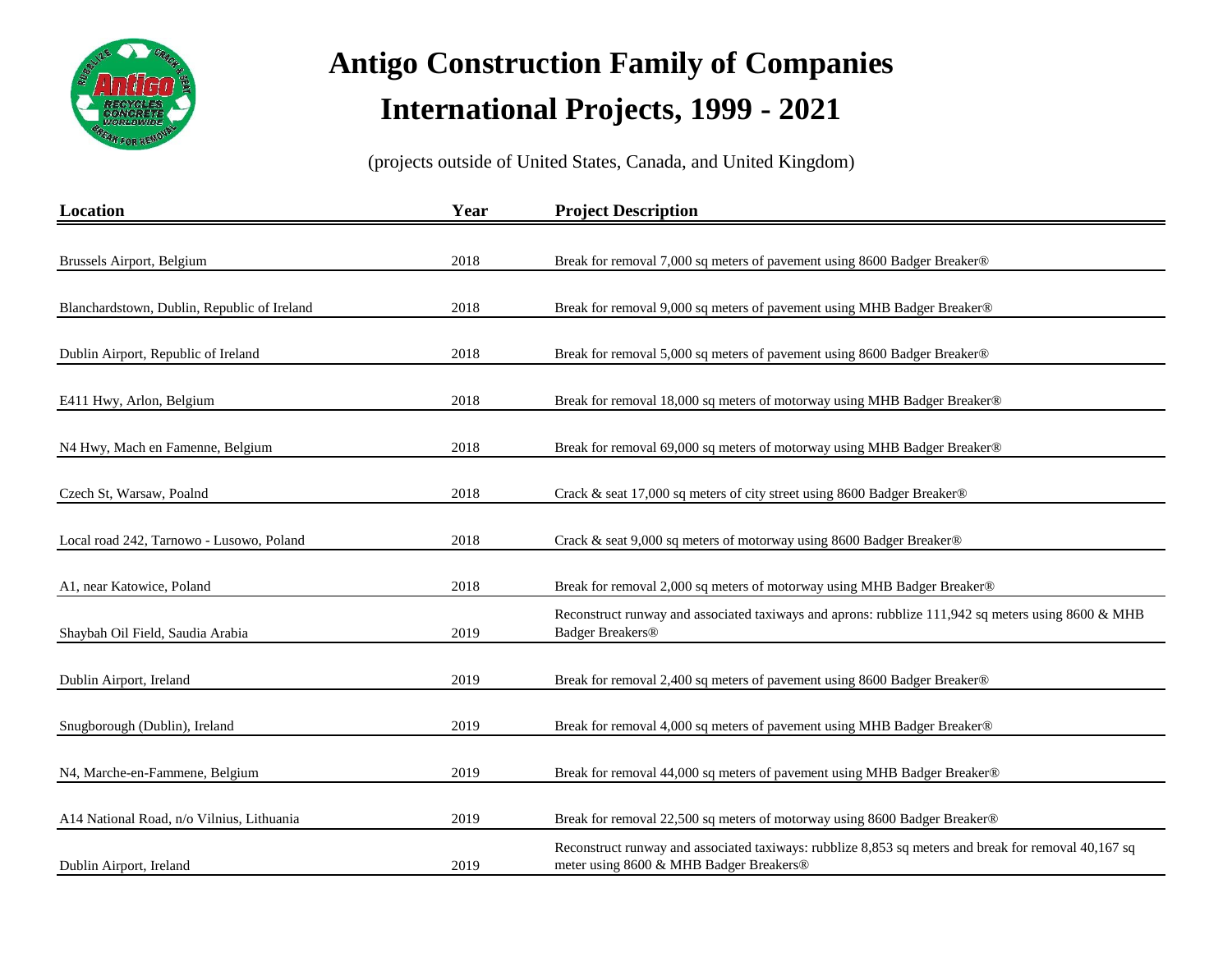

| Location                                | Year | <b>Project Description</b>                                                                                               |
|-----------------------------------------|------|--------------------------------------------------------------------------------------------------------------------------|
| Orly Airport, Paris, France             | 2019 | Reconstruct runway and associated taxiways: break for removal 102,176 sq meter using two 8600 Badger<br><b>Breakers®</b> |
|                                         |      |                                                                                                                          |
| D1, Velke Mezirici, Czech Republic      | 2019 | Break for removal 32,627 sq meters of motorway using MHB Badger Breaker®                                                 |
| Gdansk Airport, Poland                  | 2019 | Break for removal 5,700 sq meters of pavement using 8600 Badger Breaker®                                                 |
| Local road, Jaroslawiec, Poland         | 2019 | Rubblize 12,003 sq meters of pavement using MHB Badger Breaker®                                                          |
| D812, near Lublin, Poland               | 2019 | Rubblize 27,648 sq meters of pavement using MHB Badger Breaker®                                                          |
| D1, Mirosovice-Nahac, Czech Republic    | 2020 | Break for removal 28,666 sq meters of motorway using MHB Badger Breaker®                                                 |
| D1, Velky Beranov-Merin, Czech Republic | 2020 | Break for removal 10,066 sq meters of motorway using MHB Badger Breaker®                                                 |
| A4, Paris, France                       | 2020 | Crack & seat 50,000 sq meters of motorway using 8600 Badger Breaker®                                                     |
| DK 22, Chojnice, Poland                 | 2020 | Rubblize 15,621 sq meters of pavement using MHB Badger Breaker®                                                          |
| N4, Marche en Famenne, Belgium          | 2020 | Break for removal 5,000 sq meters of motorway using 8600 Badger Breaker®                                                 |
| N7, Moulins, France                     | 2020 | Break for removal 12,00 sq meters and break $\&$ seat 12,000 sq meters of motorway using MHB Badger<br><b>Breaker®</b>   |
|                                         |      |                                                                                                                          |
| N209, Saint-Germain-des-Fossés, France  | 2020 | Break for removal 8,625 sq meters of motorway using MHB Badger Breaker®                                                  |
| D1, Mirosovice-Nahac, Czech Republic    | 2021 | Break for removal 24,387 sq meters of motorway using MHB Badger Breaker®                                                 |
| D1, near Exit 23, Czech Republic        | 2021 | Break for removal 164,167 sq meters of motorway using MHB Badger Breaker®                                                |